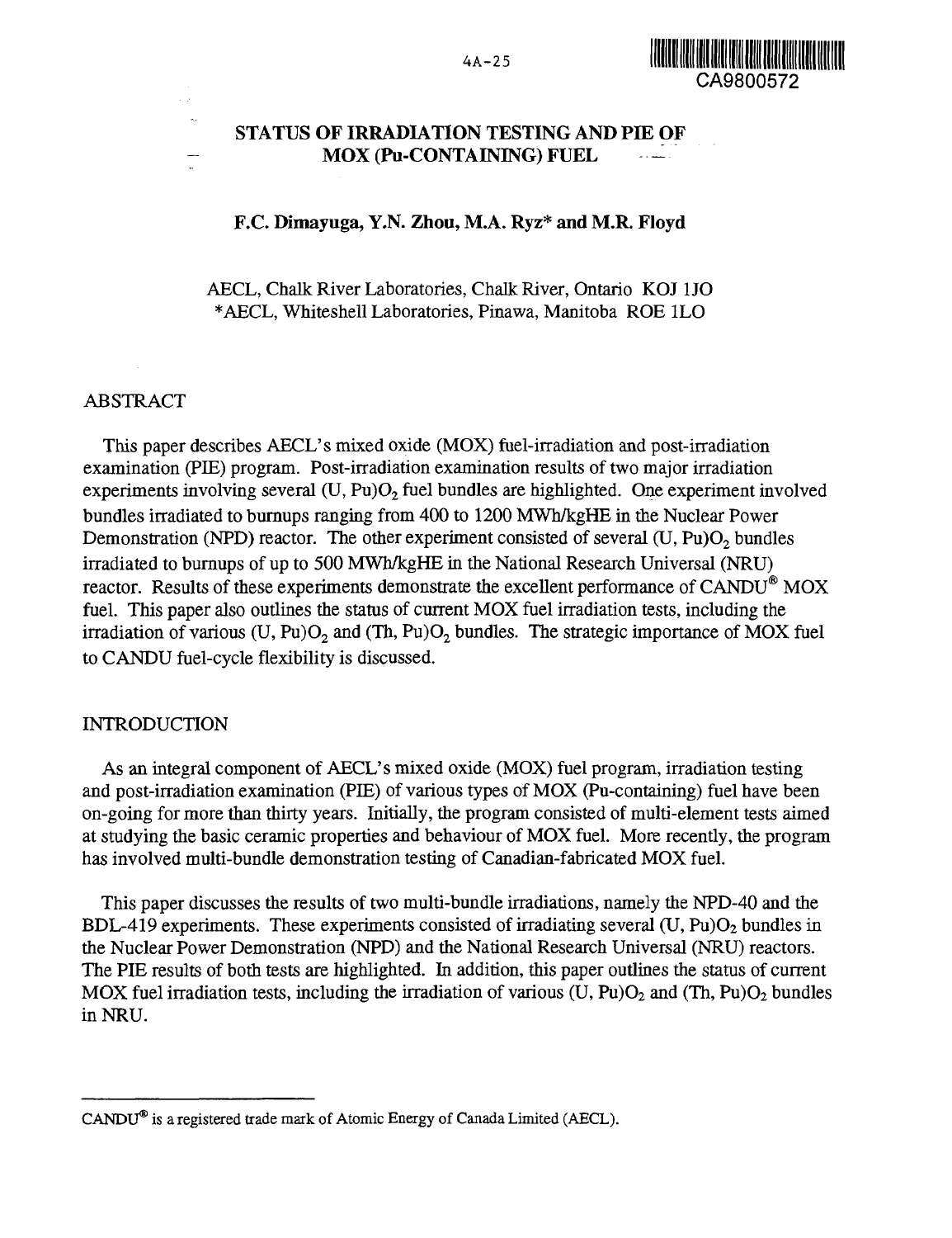# THE NPD-40 EXPERIMENT

### Objective

The NPD-40 experiment was a demonstration-scale irradiation test in NPD involving six bundles containing (U, Pu) $O_2$  fuel [1]. The objective of the experiment was to show that MOX fuel could operate successfully to extended burnup, under typical CANDU power-reactor operating conditions. Subsequent to the NPD irradiation, several bundles were power-ramped in NRU.

#### Fuel Design and Fabrication

The six bundles were of the standard 19-element design, but contained two different types of non-standard fuel pellets from two different manufacturers. Three of the bundles had annular pellets (3.33 wt.% Pu in natural uranium; density =  $10.5 \text{ Mg/m}^3$ ) contained in thin-walled, collapsible Zircaloy-4 sheaths; the other three bundles had lower-density solid pellets (3.00 wt.%) Pu in natural uranium; density =  $10.2 \text{ Mg/m}^3$ ) contained in thick-walled, free-standing Zircaloy-4 sheaths (Table 1). The pellets were fabricated by two manufacturers using standard methods (i.e., mixing and blending, pre-pressing, granulation, final pressing, sintering and grinding).

Zircaloy-4 sub-assemblies (i.e., appendaged sheaths with one end cap welded in place and with graphite CANLUB coating on the sheath inside surface) were supplied by General Electric Canada (GEC). Loading of measured stacks of pellets and plenum inserts into the subassemblies and TIG end-closure welding were performed inside glove boxes at the Chalk River Laboratories (CRL). Bundle assembly welding was conducted by GEC. The bundles were inspected at CRL prior to irradiation in NPD.

#### Irradiation History

The bundles were loaded into NPD in 1973. Most of the bundles achieved outer-element discharge burnups in the range of 370 to 420 MWh/kgHE, with the exception of bundle KB, which achieved an outer-element burnup of 1180 MWh/kgHE (Table 2). Outer-element linear powers (OELP) up to 50 kW/m were experienced at beginning-of-life, decreasing to about 15 to 25 kW/m at end-of-life.

Following the NPD irradiation, three bundles (one with normal-density pellets, bundle KA, and two with low-density pellets, bundles KE and KF) were power-ramped in NRU. After a few hours of low-power operation (OELP of about 20 kW/m), the bundles were ramped to an OELP of 50 kW/m. This power ramp produced some defects in bundle KA. Bundles KE and KF survived and operated at 50 kW/m for 10 days. A further increase in OELP to about 70 kW/m resulted in a defect in bundle KE.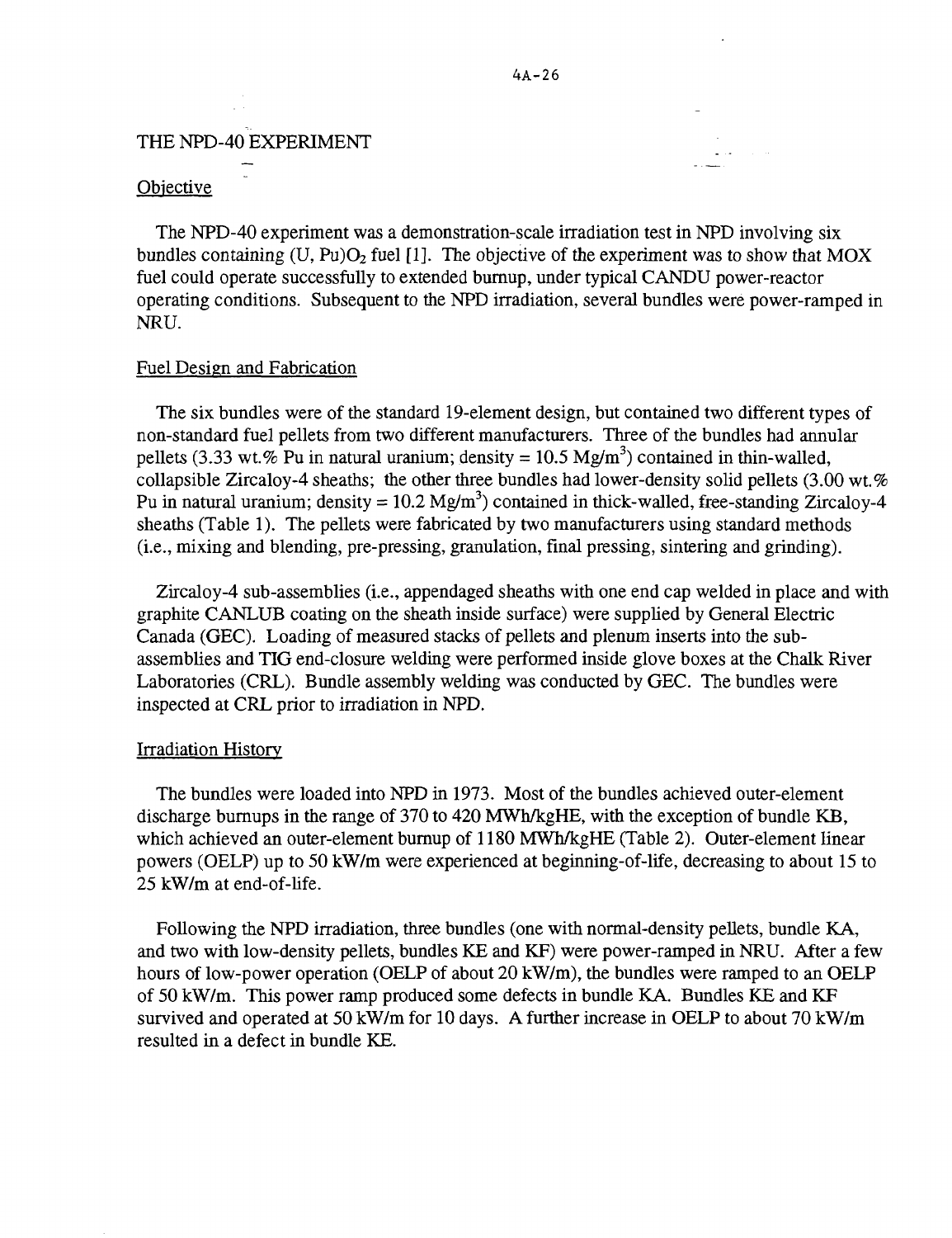$\sim$  10  $\sim$ 

# Post-Irradiation Examination

All bundles were visually examined after the NPD irradiation. The bundles were disassembled, and several elements were measured for their dimensional changes. In general, the elements exhibited compressive midpellet strains; the maximum values were -0.7% for the thinwalled, collapsible sheaths and  $-0.3\%$  for the thick-walled, free-standing sheaths. Following the power ramp in NRU, elements from bundle KA (ramped to 50 kW/m) still exhibited small compressive strains. Following the power ramp to 70 kW/m, outer elements of bundles KE and KF exhibited tensile strains of about 1%. The lower-powered inner elements of both bundles exhibited compressive strains.

Internal gases were extracted, measured and analyzed by mass spectrometry for all bundles, except KD. The non-ramped bundles (KB and KC) exhibited low fission-gas release (FGR) in the range from 2 to 4% (Table 3). Elements that were ramped to 70 kW/m (KE and KF) experienced high FGR, in the range of 45 to 50%. Bundle KA, which was ramped to 50 kW/m, exhibited outer-element FGR of about 11%.

Metallographic examination showed that the microstructures had isolated regions of porosity and metallic fission-product precipitates (Figure 1). These were attributed to the presence of high-fissile-content particles in the as-sintered pellet that resulted in zones of increased fission density and localized temperature increase during operation. It is postulated that most of the FGR was from these zones of initial high-fissile Pu content.

PIE measurements indicated that elements containing low-density pellets had thicker CANLUB coatings than those containing normal-density pellets. There is no clear reason for this, although it may be attributed to a difference in as-fabricated coating thickness (the bundle kits were fabricated at different periods during 1972). The thicker CANLUB coatings may have augmented the benefits of low-density pellets, resulting in the observed superior performance of these bundles during power-ramp tests in NRU.

#### Conclusions of NPD-40

This test demonstrates the excellent performance of a dry-blended MOX fuel bundle that experienced a declining power history from beginning-of-life power ratings up to 50 kW/m to very high burnup (outer element = 1180 MWh/kgHE). Dimensional changes and FGR were minimal, and there were no indications of defects during the irradiation. Two of three bundles that experienced power ramps at about 400 MWh/kgHE experienced failures; those with lowdensity pellets and thick-walled sheaths exhibited a higher failure threshold ( $\sim$  70 kW/m) than the bundle with normal-density pellets and thin-walled sheathing  $\sim$  50 kW/m).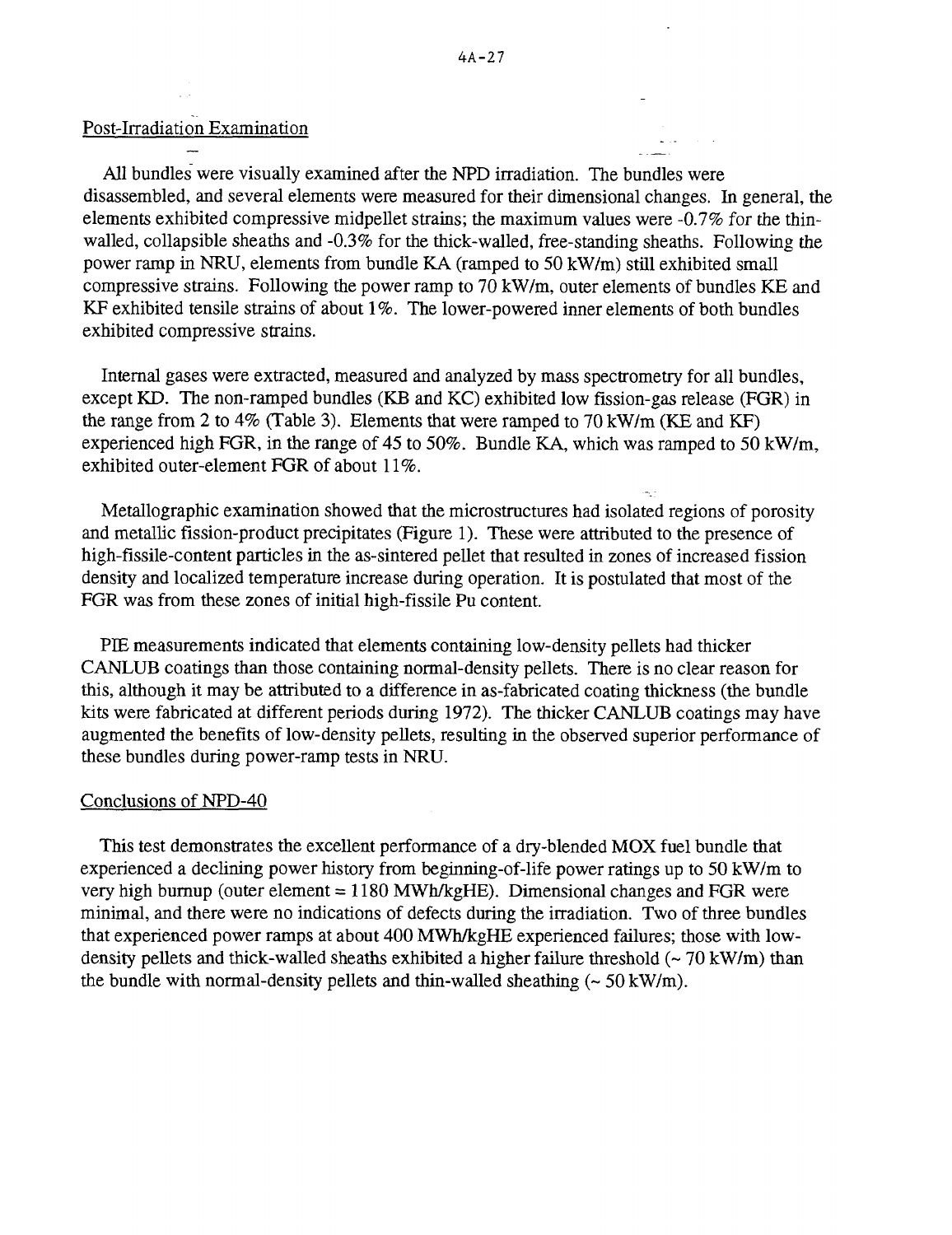### THE BDL-419 EXPERIMENT

#### **Objectives**

Like the NPD-40 experiment, BDL-419 is a multi-bundle demonstration irradiation; however, unlike NPD-40, BDL-419 involved Bruce-type fuel that was completely fabricated in Canada. The objectives of the experiment were to:

- 1. Demonstrate that  $(U, Pu)O<sub>2</sub>$  fuel fabricated in the Recycle Fuel Fabrication Laboratories (RFFL) at CRL is capable of sustaining the power history requirement for CANDU power reactors.
- 2. Examine the performance of Pu-enriched Bruce-type fuel to high burnup under CANDU power-reactor operating conditions.

Six BDL-419 bundles, ABA to ABF, were irradiated in NRU during the early 1980s. This irradiation was terminated when some bundles were inadvertently broken during handling in the irradiated fuel bays. This paper discusses the PIE results for bundles ABB and ABC that achieved the highest powers and burnups.

#### Fuel Design and Fabrication

A total of fifteen  $(U, Pu)O<sub>2</sub>$  Bruce-type fuel bundles were produced for BDL-419. These bundles were fabricated in the RFFL, the CRL facility comprising lines of glove boxes and fume hoods, designed and built to fabricate alpha-active fuels [2]. The  $(U, Pu)O<sub>2</sub>$  fuel pellets contained approximately 0.5 wt % fissile plutonium in natural uranium. A conventional dryblending process (i.e., turbula blending of the starting fuel powders, followed by pre-pressing, granulation, final pressing, sintering and centreless grinding) was employed for the fabrication of the pellets, resulting in an average pellet density of  $10.54$  g/cm<sup>3</sup>. The pellets were loaded into sheaths coated with either DAG-154, ES-242 or siloxane. The loaded elements were assembled into bundles by GEC in 1980. The bundles were essentially the same as 37-element Bruce power-reactor fuel bundles, except for the removal of the central element to facilitate insertion of a central guide tube for vertical irradiation in NRU. Other pertinent manufacturing data are listed in Table 4.

#### Irradiation History of Bundles ABB and ABC

Bundles ABB and ABC were first installed in NRU in 1980 March and discharged from the reactor in 1984 August with chemically determined outer-element burnups of 470 and 540 MWh/kgHE, respectively (Table 5). During irradiation, both bundles experienced declining power histories, with a sustained maximum OELP of 52 and 59 kW/m, respectively.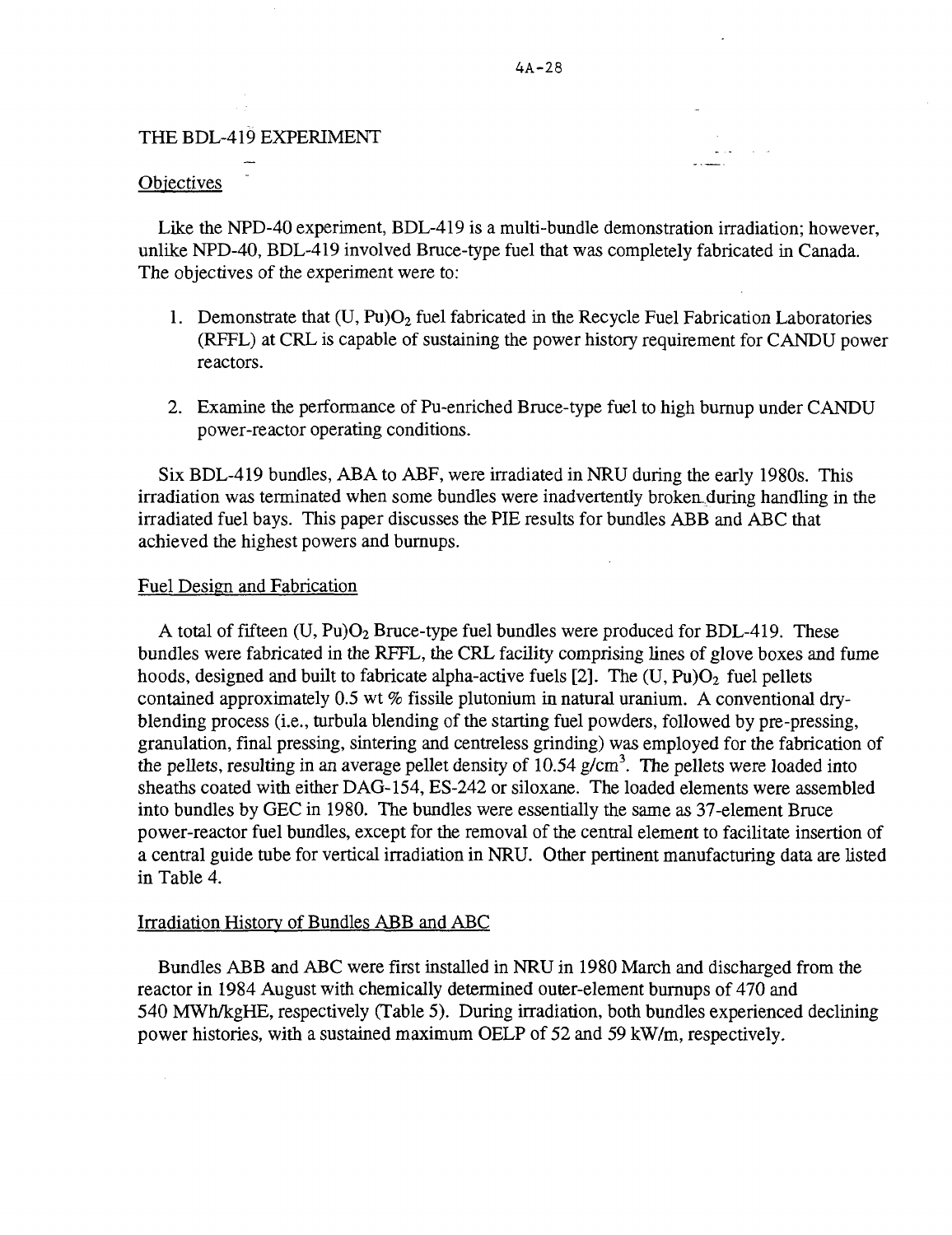### Post-Irradiation Examination

Using in-cell periscopes, bundles ABB and ABC were examined visually and were found to be in good condition. Diameters of elements from both bundles were measured using an in-cell profilometer. Residual midpellet strains were generally compressive; ABB and ABC outer elements exhibited average midpellet strains of -0.1% and 0%, respectively. These results are within the range of those observed in natural  $UO<sub>2</sub>$  bundles having similar pellet densities and power histories.

Elements from bundles ABB and ABC were selected for gas-puncture analysis. The calculated FGR for the outer elements of bundles ABB and ABC was 4% and 13%, respectively (Table 6). Figure 2 compares the FGR results from bundles ABB and ABC with those from other natural  $UO<sub>2</sub>$  bundles having similar declining power histories. The FGR of bundles ABB and ABC is generally consistent with that observed by Floyd et al. for natural  $UO<sub>2</sub>$  CANDU fuel that experienced similar power histories in Bruce-A [3,4].

Metallographic examinations revealed that significant central grain growth occurred in the outer-element pellets of bundles ABB and ABC, resulting in equiaxed grains greater than 100  $\mu$ m (Figure 3). This extent of grain growth is not observed in natural  $UO<sub>2</sub>$  power reactor bundles, even for those that experienced similar power histories to burnups of about 700 MWh/kgU [3,4]. This significant difference in fuel restructuring may indicate that the central temperature of outerelement pellets from bundle ABB and ABC was higher than that of  $UO<sub>2</sub>$  fuel experiencing similar power histories, or that the MOX fuel has different grain-growth kinetics. The extensive microstructural changes in bundles ABB and ABC probably occurred in the early part of the irradiation, when peak powers were achieved.

Figure 4 shows the macrograph and alpha and beta/gamma autoradiographs for an outer element from bundle ABC. The higher-powered outer element exhibits evidence of central grain growth, Pu homogenization and fission-product migration. These features are not observed in the lower-powered intermediate elements. Metallic precipitates, similar to the metallic fissionproduct precipitates seen in the NPD-40 bundles and attributed to the presence of high-fissilecontent particles, were also observed in these bundles.

#### Discussion of Bundle ABB/ABC Performance

Investigations have demonstrated that MOX fuel having high Pu concentrations (10%-30%) exhibit lower thermal conductivities than that of  $UO<sub>2</sub>$  [5]. Blanpain et al. demonstrated that MOX fuel containing  $\sim$  5% Pu in depleted uranium experiences centreline temperatures 100 $^{\circ}$ C greater than those for  $UO<sub>2</sub>$  at a power of 40 kW/m [6]. Although lower thermal conductivities (and higher operating temperatures) have been observed in MOX fuel, the Pu content of BDL-419 fuel is much lower than that used in these studies; i.e., 0.5% Pu in BDL-419 fuel vs. 5 - 30% Pu in the other fuels. Hence, thermal conductivity differences may not fully explain the observed grain growth. Another possible explanation is that this fuel may have experienced different grain-growth kinetics (e.g., a lower temperature threshold for columnar grain growth)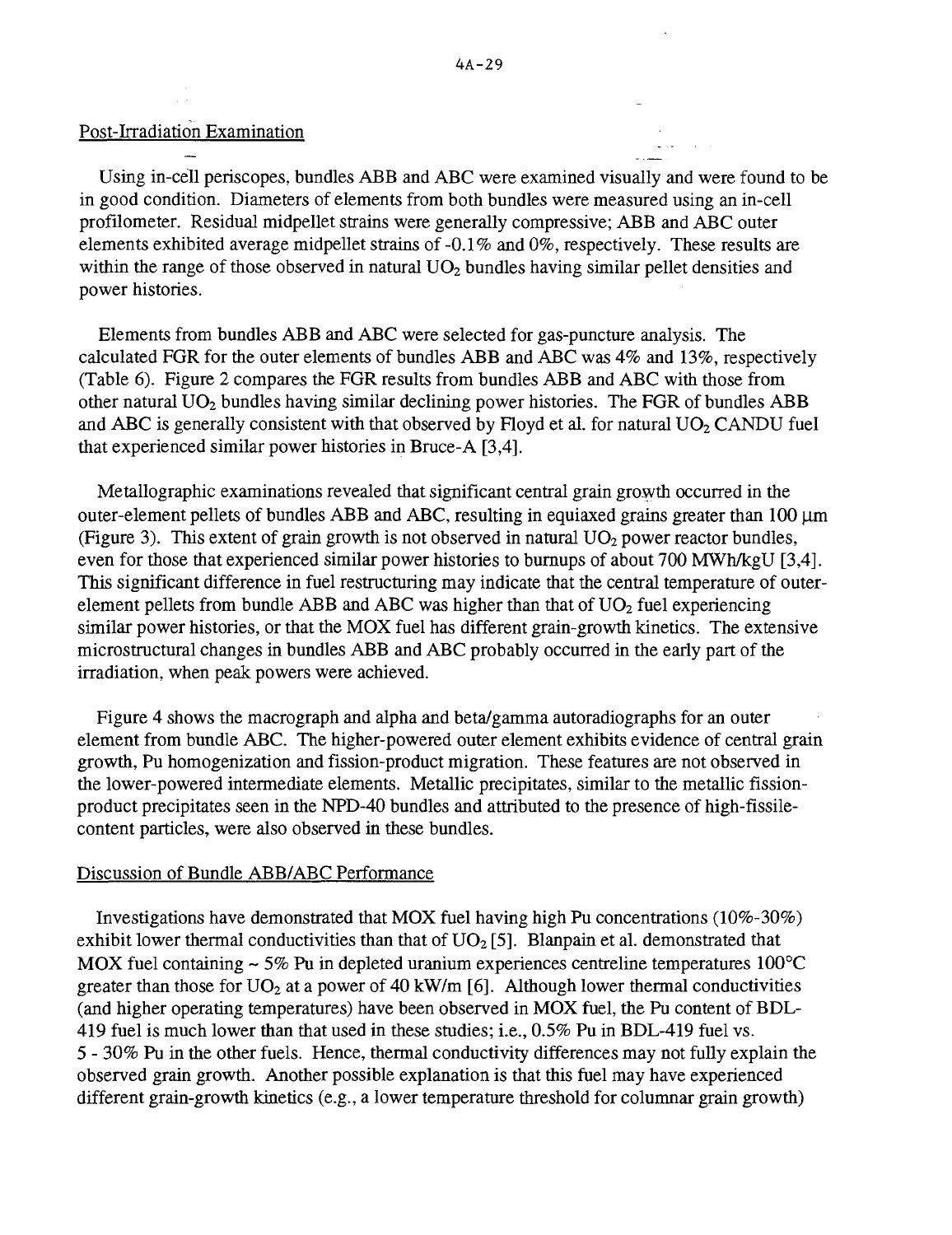compared to natural  $UO<sub>2</sub>$  fuel. Further studies are required to investigate the thermal conductivities-and grain growth kinetics of MOX fuels having the appropriate range of Pu concentrations.

In spite of undergoing enhanced grain growth, bundles ABB and ABC did not exhibit FGR higher than that expected for comparable  $UO<sub>2</sub>$  fuel irradiated in Bruce-A. There are several possible reasons for this:

- 1. A difference in the point in the irradiation when peak power was achieved (40 MWh/kgHE for bundles ABB and ABC vs.  $80$  to 120 MWh/kgU for Bruce-A UO<sub>2</sub> bundles).
- 2. Lower pellet density (10.5 g/cm<sup>3</sup> for bundles ABB and ABC vs. 10.7 g/cm<sup>3</sup> for Bruce-A  $UO<sub>2</sub>$  bundles).
- 3. Recent studies indicate that, although local FGR from Pu-rich agglomerates is high due to high local burnup, the fission gas tends to be retained by the relatively cool, surrounding matrix, forming closed porosity [5,7].

÷.

### Conclusions from the PIE of Bundles ABB and ABC

Bundles ABB and ABC have demonstrated that  $(U, Pu)O<sub>2</sub>$  fuel fabricated by AECL in the RFFL can be successfully operated with declining power histories at peak OELPs greater than 50 kW/m to burnups around 500 MWh/kgHE. In general, their performance was comparable to that of natural  $UO<sub>2</sub>$  power reactor fuel. Although more extensive grain restructuring was observed in the MOX fuel compared with similarly operated  $UO<sub>2</sub>$  fuel (attributed to higher centreline temperatures or different grain-growth kinetics), this had no deleterious effect on the overall performance of the bundles. In particular, the FGR of the MOX fuel was similar to that of comparable  $UO<sub>2</sub>$  fuel.

# CURRENT MOX FUEL IRRADIATIONS AT AECL

Several bundles from the BDL-419 experiment are currently under irradiation in NRU.  $(Th, 1.4\% \text{ Pu})O_2$  bundles are also being irradiated under experiment BDL-422. Both experiments demonstrate the performance of fuel bundles fabricated by AECL in the RFFL.

The BDL-419 bundles currently under irradiation in NRU have reached outer-element burnups up to 500 MWh/kgHE. In light of the excellent performance of bundles ABB and ABC, the target burnup for the bundles currently under irradiation is 750 to 1000 MWh/kgHE.

The BDL-422 experiment involves the irradiation testing of six Bruce-type (Th, Pu) $O<sub>2</sub>$  fuel bundles containing outer-element gas plenums in NRU. Outer-element burnups are presently at  $\sim$  500 MWh/kgHE. PIE is planned on three of these bundles, with the remainder being irradiated to a target burnup of 750 to 1000 MWh/kgHE.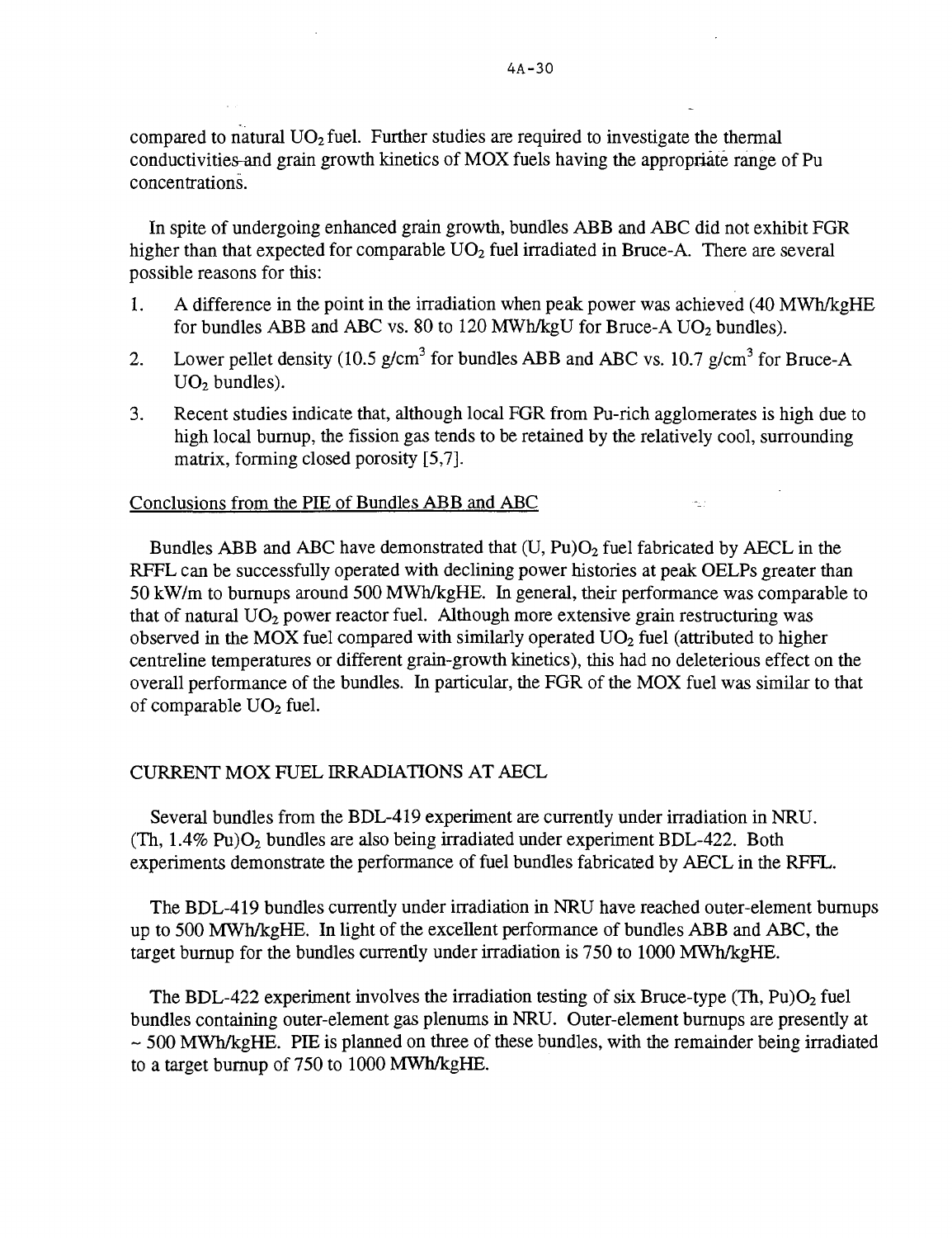$\sim$  100

# STRATEGIC IMPORTANCE OF MOX FUEL

There are several reasons for the continued strategic importance of MOX fuel utilization in CANDU power reactors. Worldwide experience in MOX fuel fabrication and in-reactor performance is growing, resulting in increased confidence in this fuel type. Plutonium from conventional reprocessing is currently mixed with depleted uranium to form MOX fuel, which is used in several pressurized water reactors (PWRs) in Europe. For example, in France, 16 PWRs are already licensed to operate with partial (30%) MOX cores, and plans to expand this to 28 PWRs are being considered [8]. MOX fuel has also been used to operate two PWRs in Switzerland for 17 years [9]. In Japan, the long-term nuclear plan has a target of about ten lightwater reactors utilizing MOX fuel by the year 2000 [10]. The required infrastructure for MOX fuel utilization already exists in these parts of the world. The ability to utilize MOX fuel in CANDU power reactors contributes to the flexibility of CANDU technology in fuel-cycle utilization.

MOX utilization is an important factor in the synergism between CANDU and other reactor systems. In Korea, the CANDU/PWR two-reactor system offers the possibility of recycling the MOX fuel from reprocessed PWR fuel back into CANDU reactors. This would have potential advantages compared with recycling in a PWR. A full MOX core could be used in existing CANDU reactors. Although MOX fuel is much more expensive to manufacture compared to natural uranium, the relatively simpler design of the CANDU fuel bundle will result in less expensive MOX fuel-fabrication costs compared with PWR MOX. A high-burnup CANDU MOX fuel therefore has the potential of lower fuel-cycle costs than PWR MOX. Up to 50% more energy could be extracted from the plutonium as MOX fuel in CANDU reactors, compared with recycle in a PWR. This has important advantages in improving natural uranium utilization, reducing enrichment requirements, and in reducing the amount of spent fuel for ultimate disposal. Further possibilities exist of achieving the full potential of CANDU/PWR synergism with new fuel-recycling processes. An example is the TANDEM fuel cycle, where the uranium and plutonium from PWR spent fuel are co-precipitated without separation. Only the fission products, and higher actinide isotopes, are removed. This fuel cycle takes advantage of the fact that the fissile component in PWR spent fuel (about 1.5%) can be used directly in CANDU reactors, without readjustment of the enrichment. This process is potentially simpler, cheaper, and more easily safeguarded than conventional reprocessing.

More recently, disarmament efforts in the United States and the former Soviet Union have resulted in large inventories of weapons-derived plutonium that require dispositioning. One option being considered is to incorporate the plutonium into MOX CANDU fuel and utilize it in Bruce NGS-A reactors [11]. AECL's experience, resulting from 30 years of MOX fuel fabrication and irradiation testing, has contributed to the credibility of this option.

Thorium fuel cycles also offer a resource-efficient alternative for dispositioning weaponsderived nuclear material: either highly enriched uranium or plutonium. In the Pu/Th cycle, a high fraction of plutonium would be consumed (>90% of the fissile plutonium, or >75% of the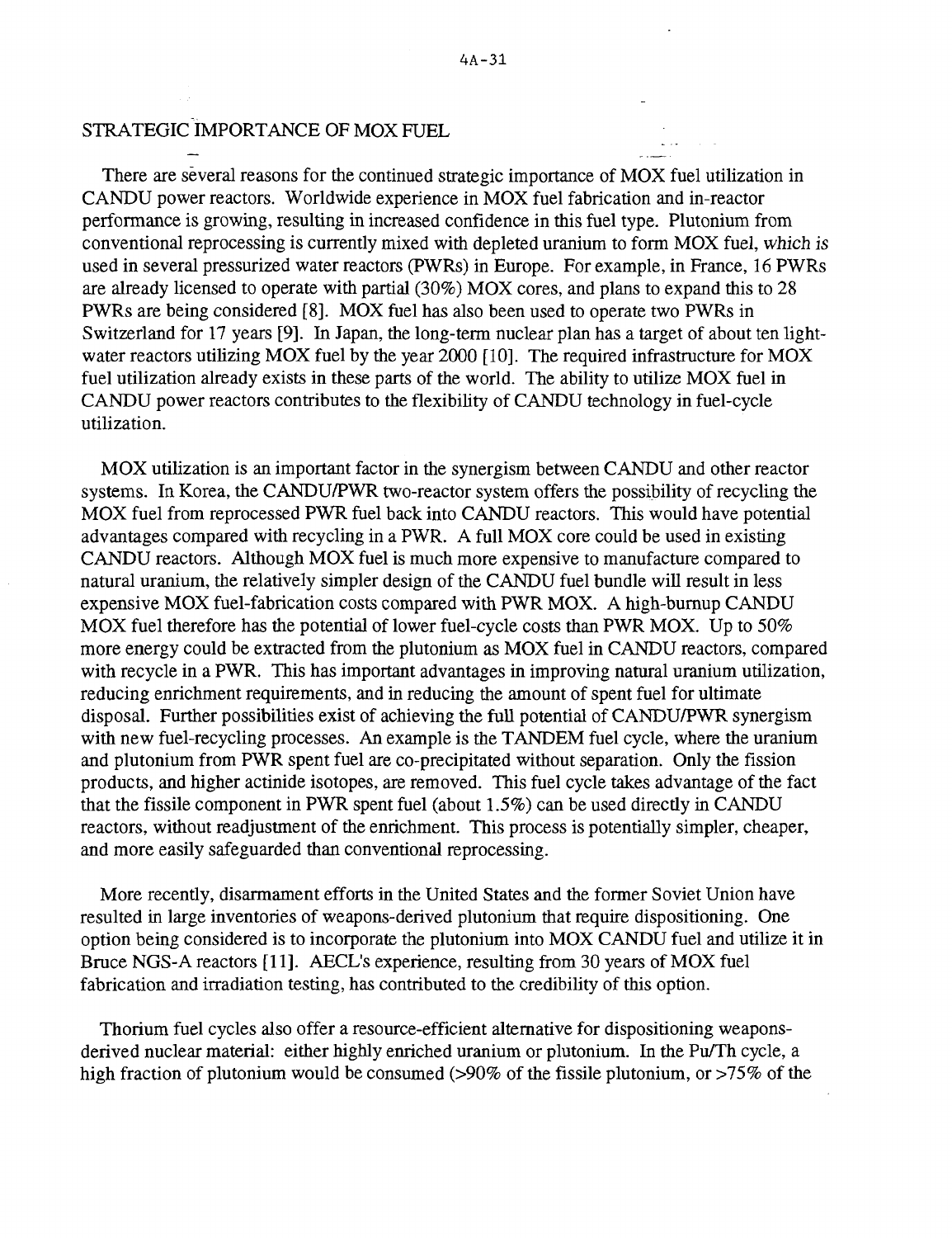total plutonium), while valuable <sup>233</sup>U would be produced. The used fuel would be stored until the <sup>233</sup>U could be recovered in a manner that was economical and highly safeguardable.

# SUMMARY

Irradiation testing and PIE of MOX fuel is continuing at AECL; it has progressed from multielement to multi-bundle demonstration testing of the 37-element design. PIE has confirmed the excellent performance of  $(U, Pu)O<sub>2</sub>$  bundles in the following cases:

- 1. Experiencing declining power histories from beginning-of-life powers up to 50 kW/m to burnups up to 1180 MWh/kgHE.
- 2. Experiencing declining power histories from beginning-of-life powers > 50 kW/m to burnups of about 500 MWh/kgHE.

In both cases, dimensional changes and FGR were comparable to that expected for  $UO<sub>2</sub>$ . These irradiation performance assessments have demonstrated that MOX fuel remains a viable CANDU fuel-cycle option that strategically warrants continued development. Further irradiation testing is required to investigate high-buraup CANDU fuel design with appropriate Pu concentrations relevant to projected MOX fuel-cycle needs.

### ACKNOWLEDGMENTS

The authors acknowledge the contributions of several people, particularly those who were involved in the various fabrication campaigns in the RFFL and the NPD-40 and BDL-419 experiments. Among them are T.J. Carter, R.J. Chenier, R.R. Elder, M.F.M. Primeau, D.H. Rose, R. Behnke, D.L. Bruneau, LA. Lusk, K.D. Vaillancourt, L. Norlock and R. Stack. Thanks are also given to D.S. Cox and P.G. Boczar for their thorough review of this paper and the helpful suggestions they have provided.

### REFERENCES

- [1] F.C. Dimayuga, "AECL's Experience in MOX Fuel Fabrication and Irradiation", IAEA Technical Committee Meeting on Recycling of Plutonium and Uranium in Water Reactor Fuel, Newby-Bridge, Windermere, U.K., 1995 July 3-7.
- [2] T.J. Carter, "The Recycle Fuel Fabrication Laboratory at Chalk River", Proc. Int. Conf. CANDU Fuel, 1986, Chalk River, Ontario, Canada, (I.J. Hastings, ed.), Canadian Nuclear Society, Toronto (1986), 168-176.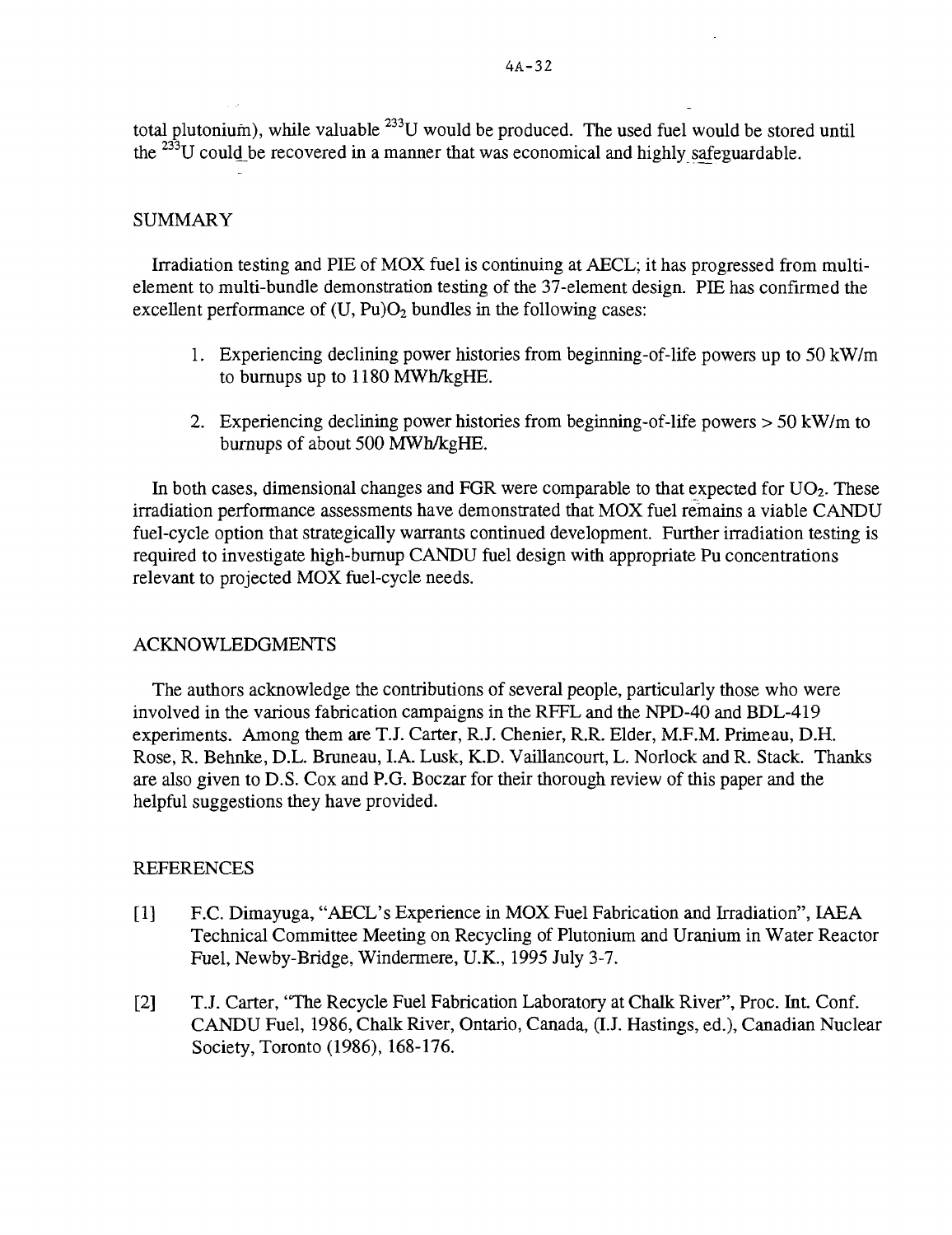- [3] M.R. Floyd, J. Novak and P.T. Truant, "Fission-Gas Release in Fuel Performing to Extended Burnups in Ontario Hydro Nuclear Generating Stations", Atomic Energy of Canada Limited Report, AECL-10636,1992 June.
- [4] M.R. Floyd, D.A. Leach, R.E. Moeller, R.R. Elder, R.J. Chenier and, D. O'Brien, "Behaviour of Bruce NGS-A Fuel Irradiated to a Burnup of 500 MWh/kgU", Proc. Third Int. Conf. CANDU Fuel, 1992, Chalk River, Canada, (P.G. Boczar, ed.), Canadian Nuclear Society, Toronto (1992), 2-44 - 2-60, also Atomic Energy of Canada Limited Report, AECL-10654.
- [5] D.G. Martin, "A Re-appraisal of the Thermal Conductivity of  $UO<sub>2</sub>$  and Mixed (U, Pu) Oxide Fuels", J. Nucl. Mater., 110 (1982), 73-94.
- [6] P. Blanpain, M. Trotabas, P. Menut and X. Thibault, "Plutonium Recycle in French Power Plants: MOX Fuel Irradiation Experience and Behaviour", IAEA Technical Committee Meeting on Recycling of Plutonium and Uranium in Water Reactor Fuels, Newby Bridge, Windermere, U.K., 1995 July 3-7. ia.
- [7] C.T. Walker, W. Goll and T. Matsumura, "MOX Fuel Irradiation Behaviour: Results from X-ray Microbean Analysis", IAEA Technical Committee Meeting on Recycling of Plutonium and Uranium in Water Reactor Fuels, Newby Bridge, Windermere, U.K., 1995 July 3-7.
- [8] C. Golinelli and J.L. Guillet, "MOX in France Status and Prospects", IAEA Technical Committee Meeting on Recycling of Plutonium and Uranium in Water Reactor Fuels, Newby Bridge, Windermere, U.K., 1995 July 3-7.
- [9] J. Edwards, R.D. Grimoldby, S.J. Marshall and R.W. Stratton, "BNFL Supply of MOX Fuel Assemblies to the Beznau 1 PWR of NOK", IAEA Technical Committee Meeting on Recycling of Plutonium and Uranium in Water Reactor Fuels, Newby Bridge, Windermere, U.K., 1995 July 3-7.
- [10] K. Yamate, S. Abeta, K. Suzuki and S. Doi, "MOX Fuel Design and Development Consideration", IAEA Technical Committee Meeting on Recycling of Plutonium and Uranium in Water Reactor Fuels, Newby Bridge, Windermere, U.K., 1995 July 3-7.
- [11] P.G. Boczar, J.R. Hopkins, H. Feinroth and J.C. Luxat, "Plutonium Dispositioning in CANDU", IAEA Technical Committee Meeting on Recycling of Plutonium and Uranium in Water Reactor Fuels, Newby Bridge, Windermere, U.K., 1995 July 3-7.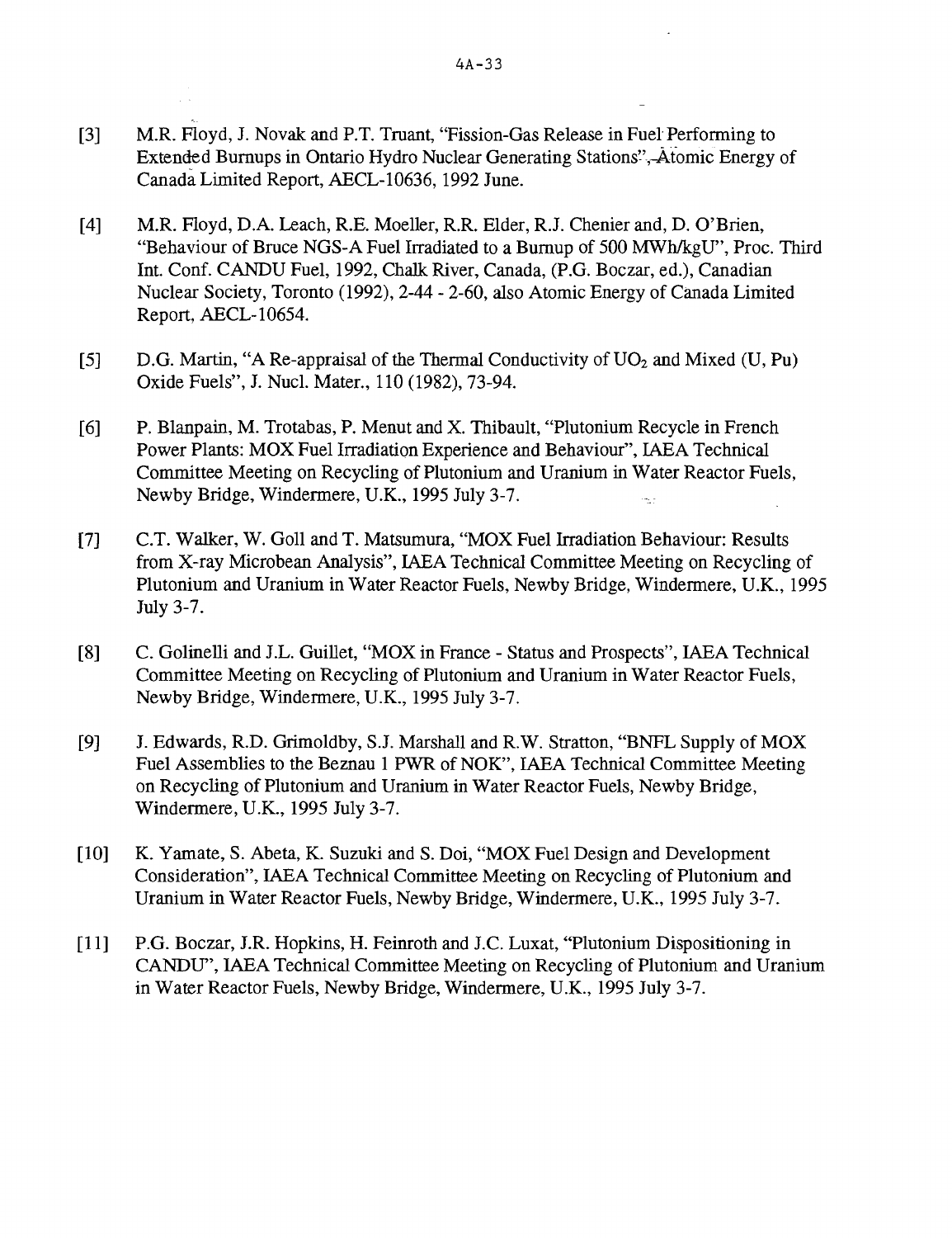Table 1. Fuel Design Data for Bundles of Experiment NPD-40 (Type I is Bundles KA, KB and KC; Type II is Bundles KD, KE and KF; Dimensions in mm unless otherwise stated)

in L

| <b>Parameter</b>         | <b>Type I Fuel</b>        | <b>Type II Fuel</b>      |  |
|--------------------------|---------------------------|--------------------------|--|
| <b>Bundle Design</b>     | 19-Element Geometry       | 19-Element Geometry      |  |
| Overall Length           | 495.0                     | 495.0                    |  |
| <b>Overall Diameter</b>  | 81.6                      | 81.6                     |  |
| <b>Element Design</b>    |                           |                          |  |
| Overall Length           | 492.6                     | 492.6                    |  |
| <b>Internal Diameter</b> | 14.44                     | 13.77                    |  |
| Wall Thickness           | 0.38                      | 0.65<br>$\sim$           |  |
| Sheathing Material       | Zircaloy-4                | Zircaloy-4               |  |
| Pellet Design            |                           |                          |  |
| Manufacturer             | Aktiebolaget Atomenergi   | Belgonucleaire           |  |
| Density $(Mg/m^3)$       | 10.5                      | 10.2                     |  |
| <b>Outside Diameter</b>  | 14.2                      | 13.67                    |  |
| Central Hole Diameter    | 2.54                      |                          |  |
| Length                   | 14.6                      | 14.68                    |  |
| Enrichment               | 3.33 wt% Pu in $(U + Pu)$ | 3.0 wt% Pu in $(U + Pu)$ |  |

L.

L,

 $\overline{a}$ 

 $\sim$ 

 $\bar{z}$ 

 $\alpha$ ing agus an airson.<br><del>Tall</del>aí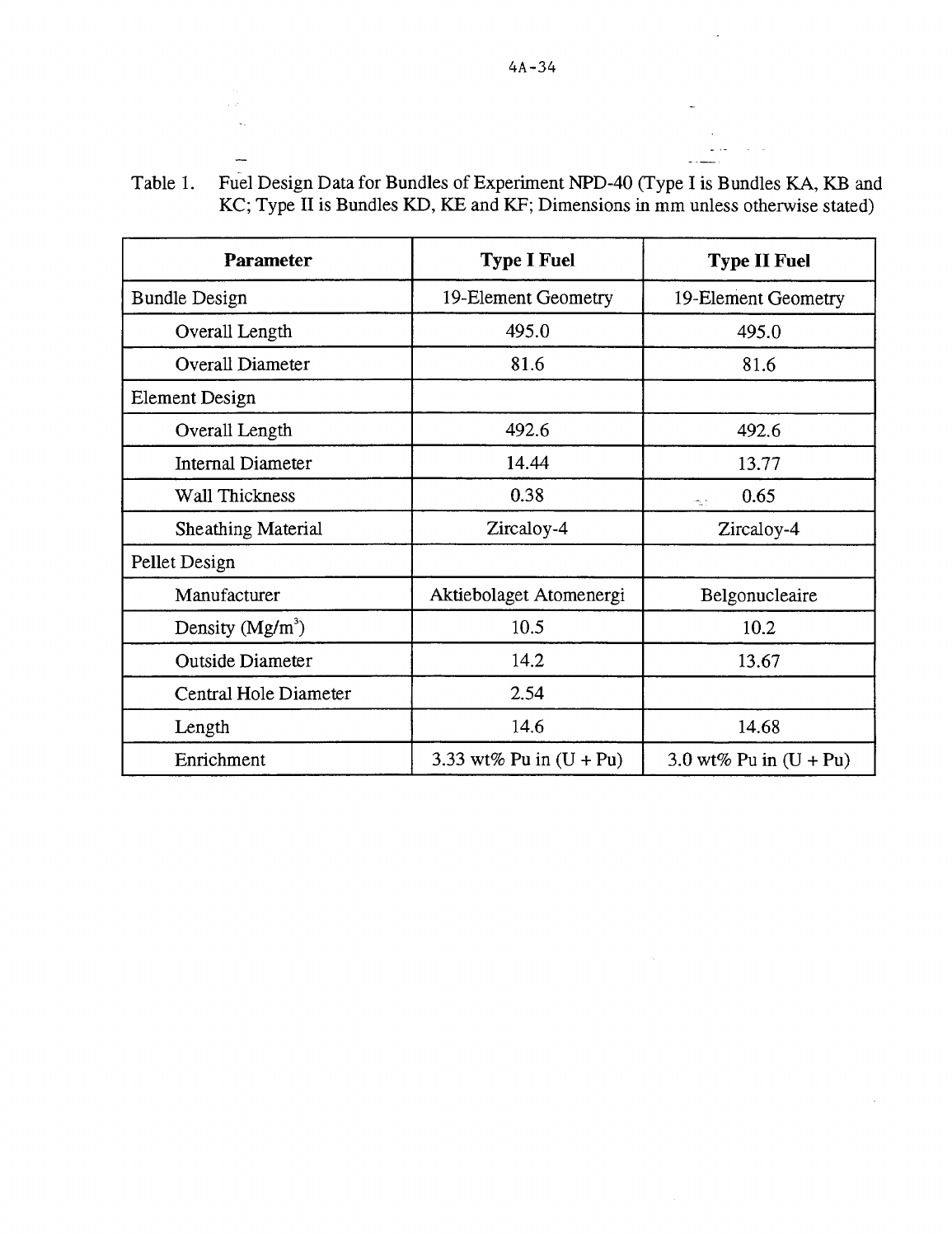| <b>Bundle</b> | <b>Centre Element</b> | Inner Element | <b>Outer Element</b> | <b>Bundle Average</b> |
|---------------|-----------------------|---------------|----------------------|-----------------------|
| KA            | 170                   | 220           | 420                  | 340                   |
| <b>KB</b>     | 850                   | 930           | 1180                 | 1080                  |
| KC            | 170                   | 230           | 420                  | 350                   |
| <b>KD</b>     | 170                   | 220           | 390                  | 320                   |
| KE            | 170                   | 210           | 370                  | 310                   |
| KF            | 190                   | 240           | 400                  | 340                   |
|               |                       |               | mit.                 |                       |

Table 2. NPD-40 Element Burnup (MWh/kgHE)

Ţ

 $\hat{\boldsymbol{\beta}}$ 

Table 3. Fission-Gas (Xenon) Release for Outer Elements of NPD-40 Bundles

| <b>Bundle</b> | Ramp Power, kW/m | Range FGR, %  | Average FGR, % |
|---------------|------------------|---------------|----------------|
| KB            | non-ramped       | $2.0 - 4.3$   | 3.4            |
| <b>KC</b>     | non-ramped       |               | 2.4            |
| KA            | 50               | $11.0 - 11.1$ | 11.1           |
| KE            | 70               | $45.2 - 47.7$ | 46.7           |
| KF            |                  | $47.1 - 48.5$ | 47.8           |

 $\ddot{\phantom{a}}$ 

 $\sim$   $\sim$ 

 $\sim$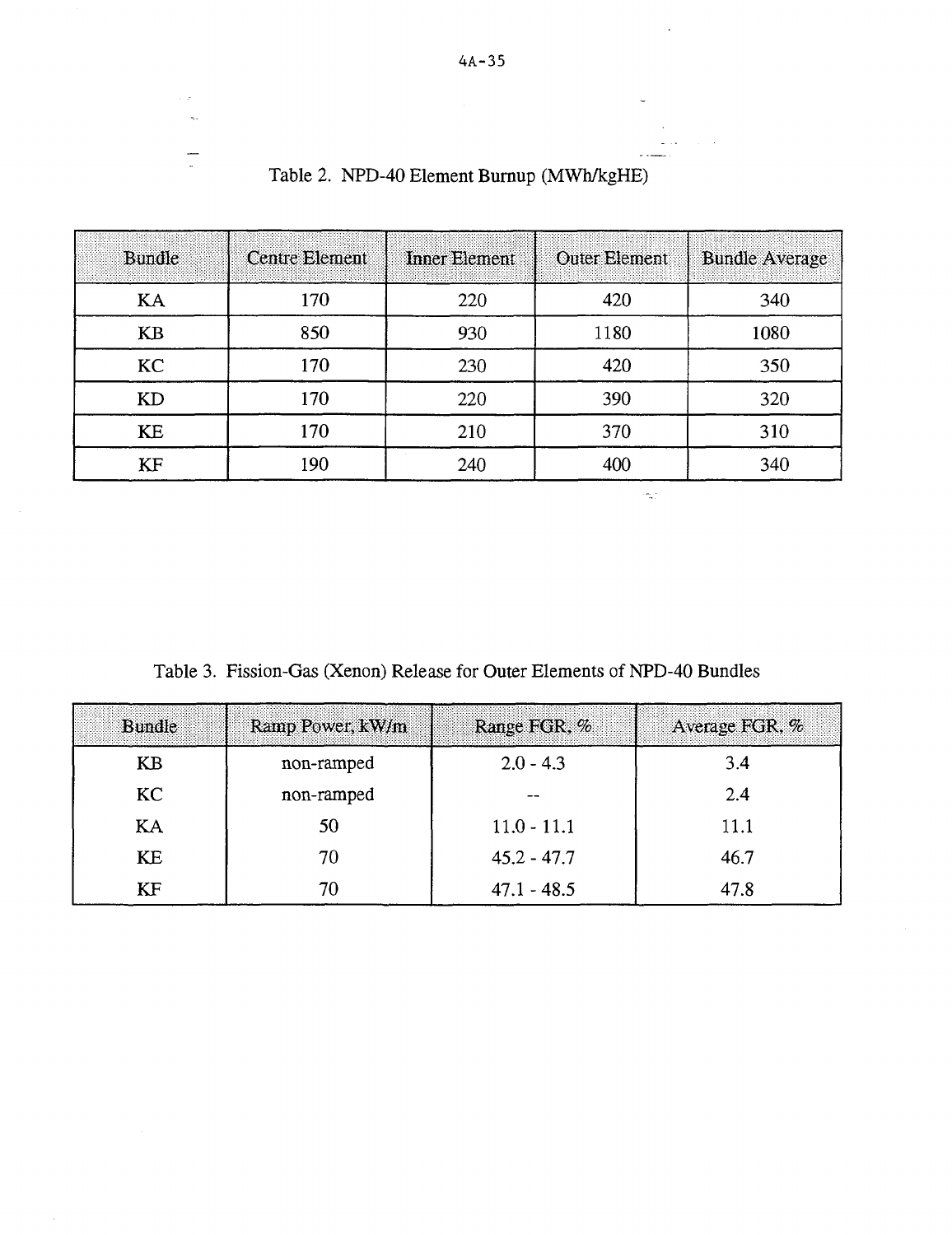| Parameter                       | Value                               |
|---------------------------------|-------------------------------------|
| <b>Bundle Design</b>            | 37-Element (Bruce) Geometry         |
| Overall Length                  | 493.59 mm                           |
| Heavy Element Weight            | $17.69 \text{ kg}$                  |
| Element Data                    |                                     |
| <b>Stack Length</b>             | 465-472 mm                          |
| <b>Sheath Internal Diameter</b> | 12.22-12.24 mm                      |
| Sheath Outer Diameter           | 13.06 mm                            |
| <b>Sheathing Material</b>       | Cold-worked Zircaloy-4              |
| Pellet Data                     |                                     |
| Manufacturer                    | RFFL, AECL                          |
| Density                         | 10.54 (10.47-10.60) $\text{g/cm}^3$ |
| <b>Outside Diameter</b>         | $12.1 \text{ mm}$                   |
| Length                          | $12.1$ (11.8-12.4) mm               |
| Enrichment                      | 0.49 wt% fissile Pu in $(Pu + U)$   |

Table 4. Manufacturing Data for BDL-419 Bundles

Table 5. BDL-419 Bundles ABB and ABC Burnup and Power History

| <b>Bundle</b> | Outer-Element Burnup    | Power $(kW/m)$         |                |      |
|---------------|-------------------------|------------------------|----------------|------|
|               | $(MWb$ / $k$ g $H$ $E)$ | Operating <sup>*</sup> | Sustained Max. | Peak |
| $_{\rm ABB}$  |                         |                        |                |      |
| ABC           |                         |                        |                |      |

a. highest average power for a given burnup interval

b. highest operating power sustained for at least 12 h

c. highest power attained during the irradiation

 $\mathcal{L}_\mathrm{c}$ 

<u>...</u>  $\mathcal{L}$   $\bar{z}$  $\overline{\phantom{a}}$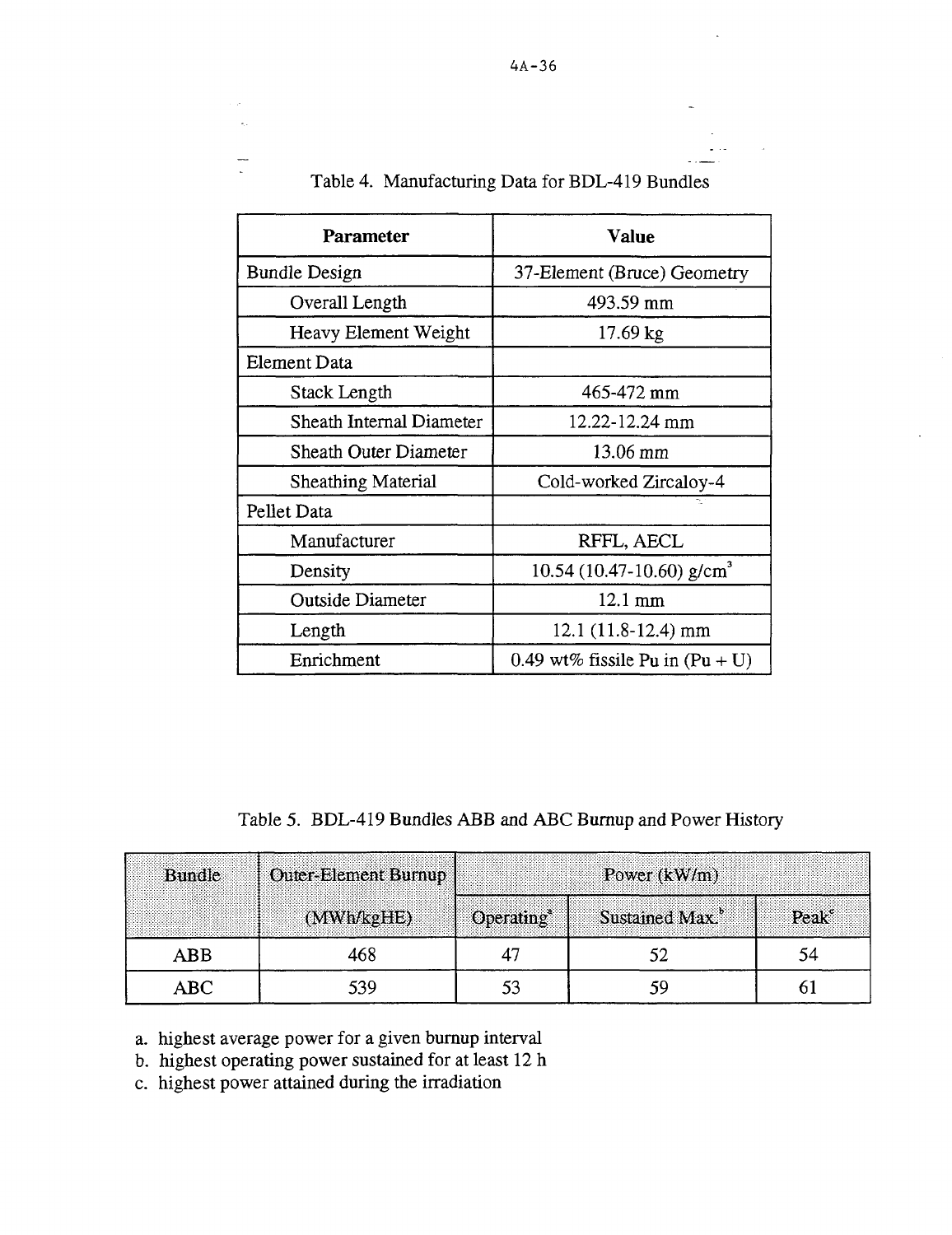| <b>Bundle-Element</b><br>Type | Calculated Volume of<br>Xenon Produced<br>(mL) | Avg. Measured Volume<br>of Xenon Collected<br>(mL) | Avg. Percentage of<br>Xenon Released $(\%)$ |
|-------------------------------|------------------------------------------------|----------------------------------------------------|---------------------------------------------|
| ABB-Outer                     | 255.5                                          | 11.0                                               | 4.3                                         |
| ABB-Intermediate              | 198.7                                          | 0.82                                               | 0.4                                         |
| ABC-Outer                     | 294.3                                          | 37.2                                               | 12.7                                        |
| ABC-Intermediate              | 208.0                                          | 1.3                                                | 0.6                                         |



Figure 1. Microstructure of element KB-01 showing porous zone with metallic precipitates.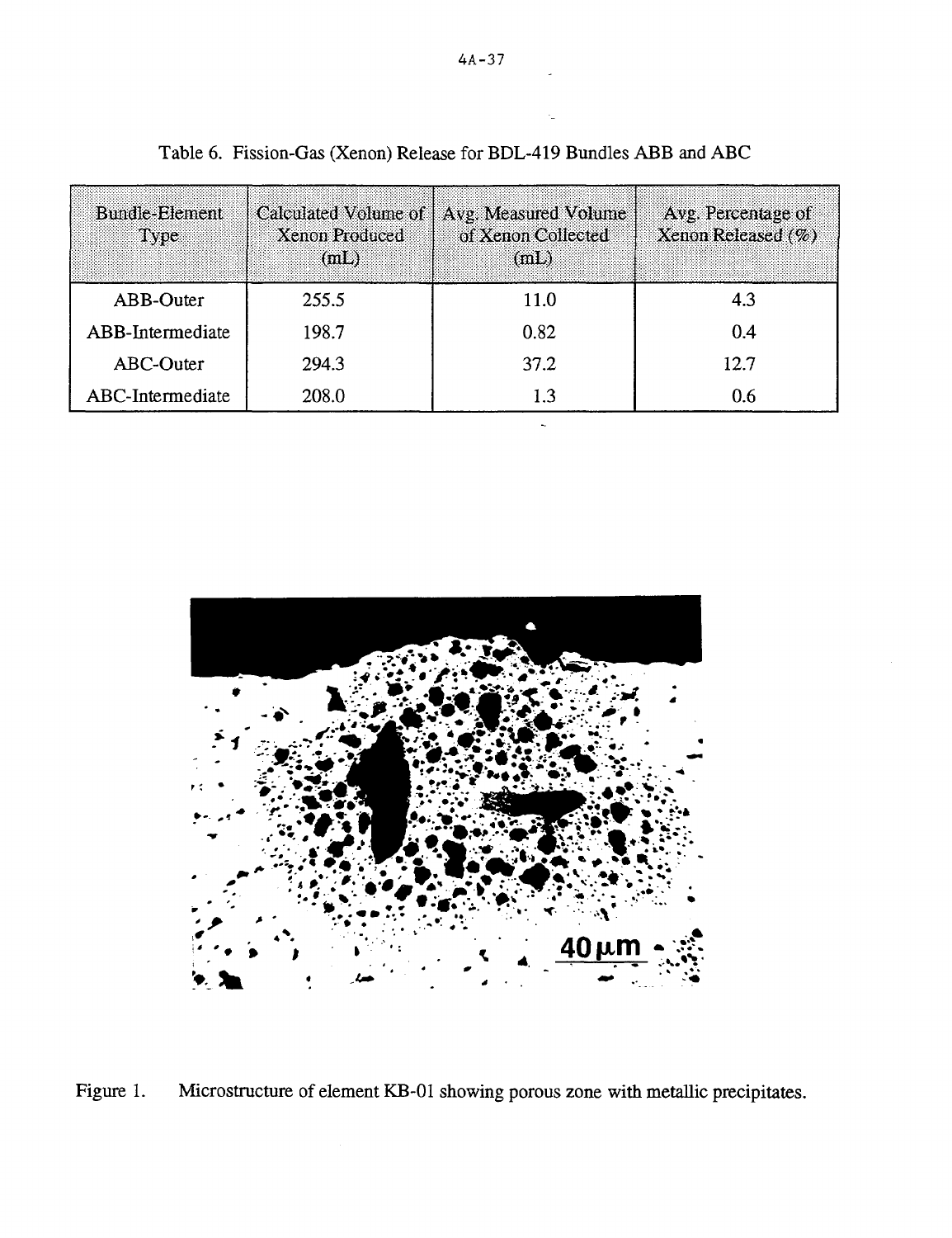

Figure 2. Fission-Gas Release versus Element Burnup for fuel experiencing declining power histories from beginning-of-life powers in the range of 50-59 kW/m (as shown).



Figure 3. Micrograph showing grain morphology at pellet centre of an outer element from Bundle ABC. Note that the grains at pellet centres are larger than 100  $\mu$ m.